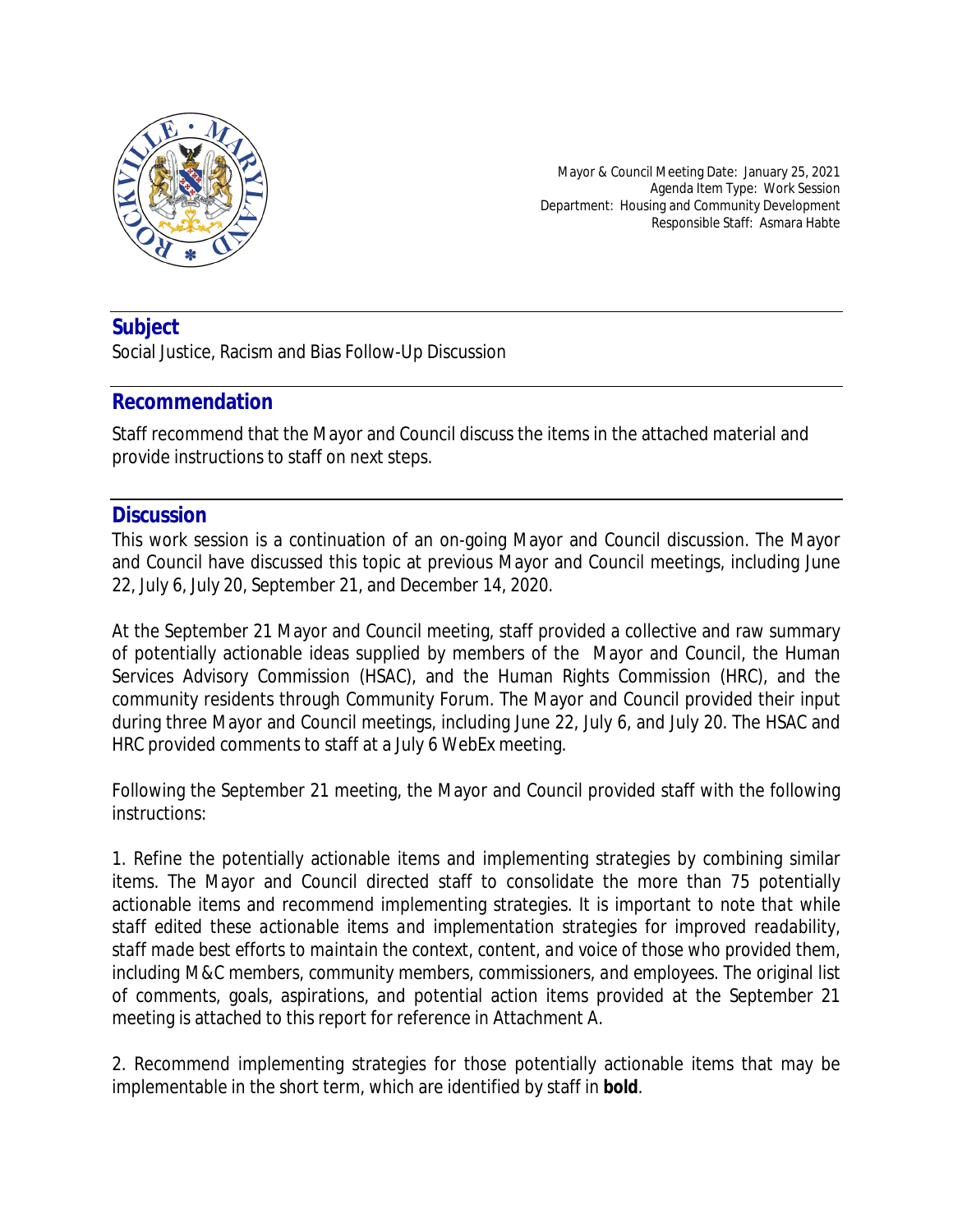3. Conduct an employee survey on racial equity and inclusion, incorporate potentially actionable items and implementing strategies identified in the survey. The survey results were shared and discussed with the Mayor and Council at the December 14, 2020, meeting.

This staff report includes a refined list of potentially actionable items and/or implementing strategies derived from the Mayor and Council, HSAC, HRC, resident input via the Community Forum segment of the Mayor and Council meetings, and the recently-completed employee survey.

Below are consolidated implementing strategies for potentially actionable items, which are grouped into five focus areas.

### **Focus Area 1: Support Community Participation and Engagement**

*Implementing Strategies*

- **1. Compile and provide for the public a list of anti-racism and bias reading material/resources on a dedicated City website page. Consider hosting a speakers/training series on racial equity.**
- **2. Provide a public opportunity (virtual for now) such as a roundtable, community forum, web meetings, movies and documentaries, listening sessions, or other format to engage community members in dialogue for healing, training and expression.**
- **3. Produce diversity training with special focus on microaggression and implicit bias, as well as Fair and Impartial training, for community members, City leaders and City employees.**
- 4. Restructure the purpose, goals and role of the Human Rights Commission (HRC) to assist with City efforts to address Social Justice, Racism and Bias.
- **5. As a part of Rockville's newly-designated Juneteenth Celebration, create a meaningful day of reflection and public-service action.**
- 6. Provide better access to City materials, public information and services for non-English speakers and people with disabilities; provide cultural competency training for all City employees; provide better opportunity for low-income residents and residents of color to civically engage (translations; childcare; more options for participation in Mayor and Council meetings).
- 7. **Provide new and current employees with information about Rockville services, such as accessing translation services, and departments, so that they can better direct customers for needed assistance. Survey customers for feedback.**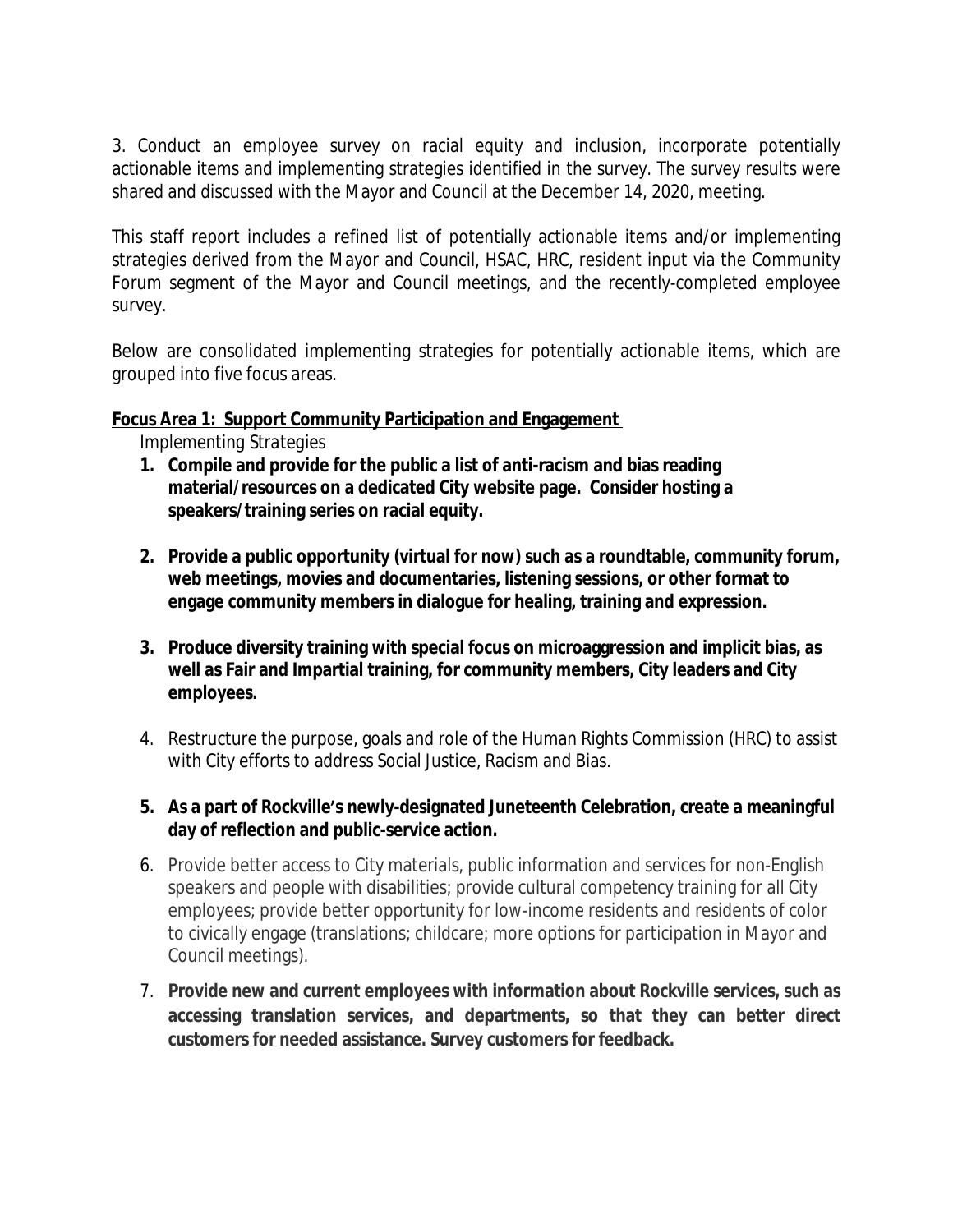### **Focus Area 2: Promote Diverse and Affordable Housing and Livable Communities**

### *Implementing Strategies*

- 1. Consider and provide incentives such as tax exemptions, subsidization, tax credits for seniors, and reduction or waiver of certain development fees.
- **2. Extend affordability restrictions of rental MPDUs (i.e, from the current 30 years to 99 years)<sup>1</sup> .**
- 3. Review City's zoning code, moratoria and other regulations that can affect housing, in order to identify barriers and exclusions to affordable housing.
- 4. Improve transportation options for all residents by encouraging residential developments near transportation. This could include regulatory flexibility, tax relief, expedited plan review/approval, density bonus, etc.
- **5. Explore and create opportunities for social mobility of residents through the provision of wrap-around services; and combining housing with social and other supportive services such as food distribution.**
- 6. Explore partnership opportunities with County government and other housing providers to address the housing needs of those who are unhoused (homeless) and in securing transition to permanent housing.
- **7. Improve the City's understanding of the dynamics and needs of the lower income communities by maintain consistent standards for code enforcement, beautification, and other City services throughout the city.**
- **8. House social service programs on one webpage so it's easy to access** by conducting ongoing user testing to ensure social service programs are easily accessible on the City's website.
- 9. Open up zoning to make development, modifications to existing structures, and redevelopment more equitable for people of diverse incomes to live in any Rockville neighborhoods.

<sup>&</sup>lt;sup>1</sup> This strategy will be discussed in a work session at the February 22<sup>nd</sup> Mayor and Council meeting.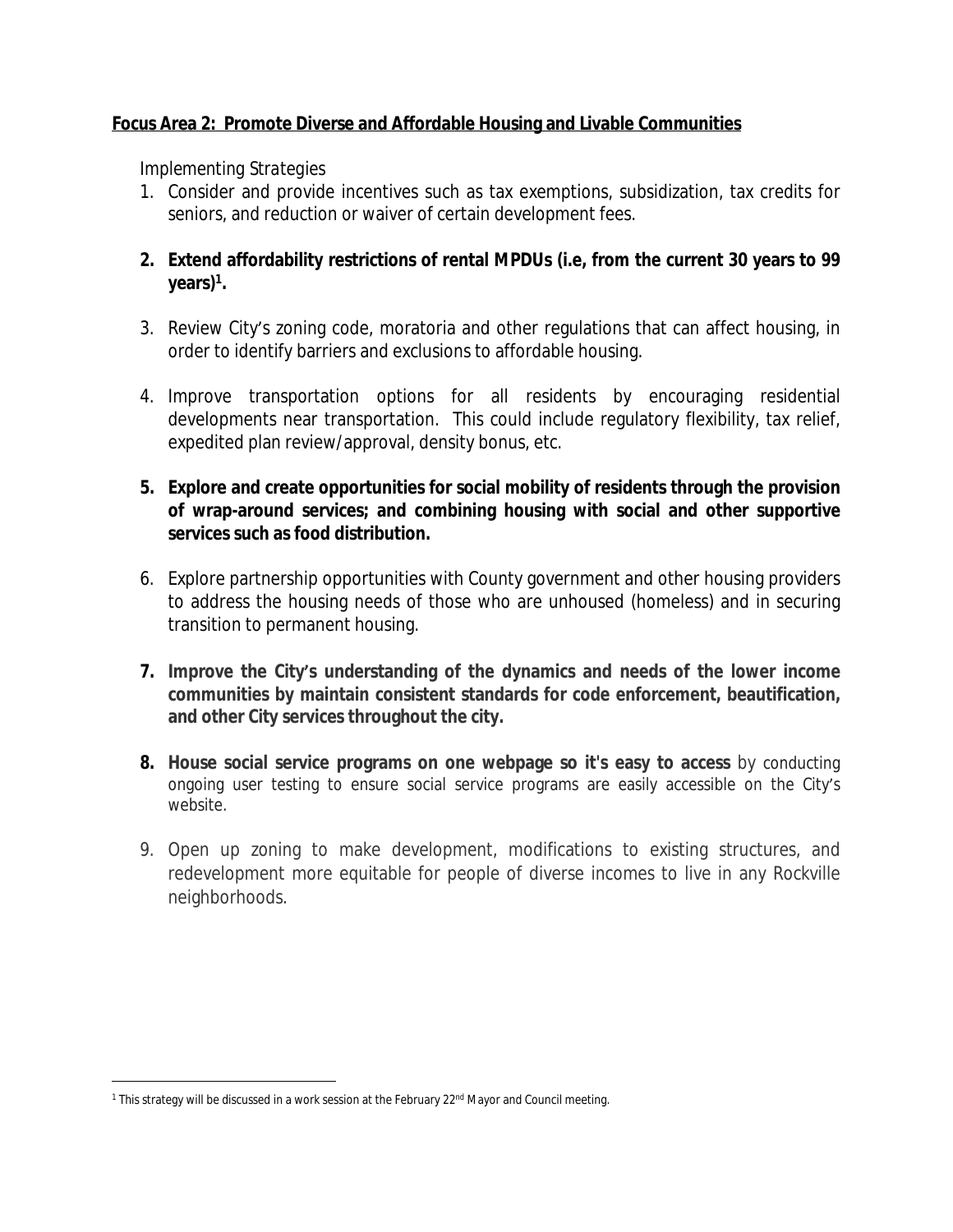#### **Focus Area 3: Policing**

#### *Implementing Strategies*

- **1. Provide more and targeted appropriate training such as Fair and Impartial Policing to all officers and Police staff, with an emphasis on emotional intelligence and unconscious bias.**
- **2. Provide the Police department with mental health training and services as resources for our officers. Consider adding personnel to the department who can assist officers as they confront situations involving mental health, homelessness and other social service needs in the community. This would allocate new resources for the Police Department to non-traditional purposes in order to better address these growing concerns.**
- 3. Partner with Montgomery County services, non-profit care-giving organizations, the courts, and others to appropriately respond to social service and non-crime related calls that are now handled by the Police, with the goal of Police handling fewer of these types of calls in the future.
- **4. Investigate to what extent the City or County can track usage of the County 911 Emergency call system for potential abuse of that tool by callers, reflecting racism or bias, and develop municipal-level penalties for any such proven misuse.**
- **5. Investigate launching a Police Athletic League (PAL) for Rockville youth to help build a positive relationship with officers.**
- 6. Host a Police appreciation day. (Perhaps broaden to Public Safety or City Essential Workers day or other type of recognition).
- **7. Encourage more "Meet and Greet" opportunities between officers and the community.**
- 8. Better integrate Police officers within the communities in which they serve by creating housing initiatives that would enable them to live in Rockville.

### **Focus Area 4: Diversity in hiring and Boards & Commissions**

### *Implementing Strategies*

- 1. Develop strategic outreach plan to recruit more diverse community members to City Boards and Commissions when vacancies occur.
- 2. Review the City's recruitment process with the lens of racial equity and outreach for recruitment of new employees, in order to seek more diverse applicant pools. Review and implement best practices in diversity recruitment, hiring and promotion.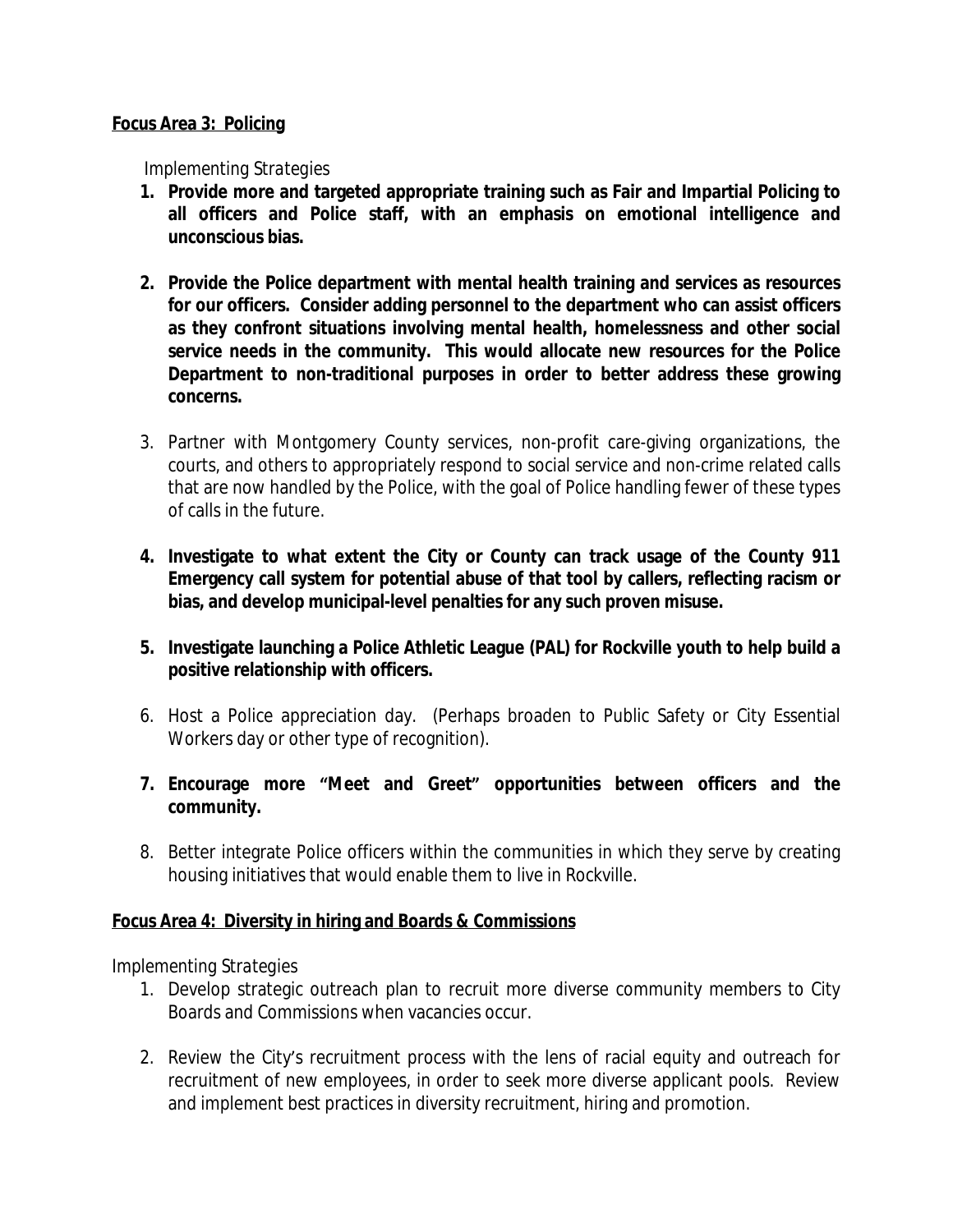- **3. Consider hiring a racial equity professional. This function would reside in the City Manager's Office to encompass a greater impact on racial equity in the organization, broader than recruitment practices alone.**
- 4. Hiring more persons of color and women in Recreation and Parks and the police departments in management/supervisory roles as vacancies occur.
- **5. Attract and promote more diversity in leadership positions organization-wide. For recruitment, the City could do more intentional outreach and networking with professional/trade organizations whose membership are largely comprised of people of color and women. To increase promotion within, the City could create more career path, training, and mentorship programs and other opportunities.**
- 6. Hold employee engagement events that highlight employee diversity and cultures.
- 7. Create a customer service committee to spearhead consistency across all departments and provide/coordinate education and training.
- 8. Provide opportunities to engage older and institutionally experienced individuals in decision making.
- 9. Provide opportunities that offer the ability to empathize with others who are different, learning different perspectives, etc. Get leaders who are truly progressive and not afraid to tackle a complex and difficult subject.
- 10. Promote from within and have more leaders from different generations to showcase the strength and values of the City.
- **11. When employees resign or retire from employment with the City, use exit interview information to gain insight on how to improve the position.**
- **12. Have an open-door policy where employees feel they have a place to talk and discuss issues without fear of retaliation. Have higher level managers, HR, etc. regularly check in on employees and investigate problems, complaints and issues. Insist that superintendents and managers not show favoritism towards some nor treat others unfairly.**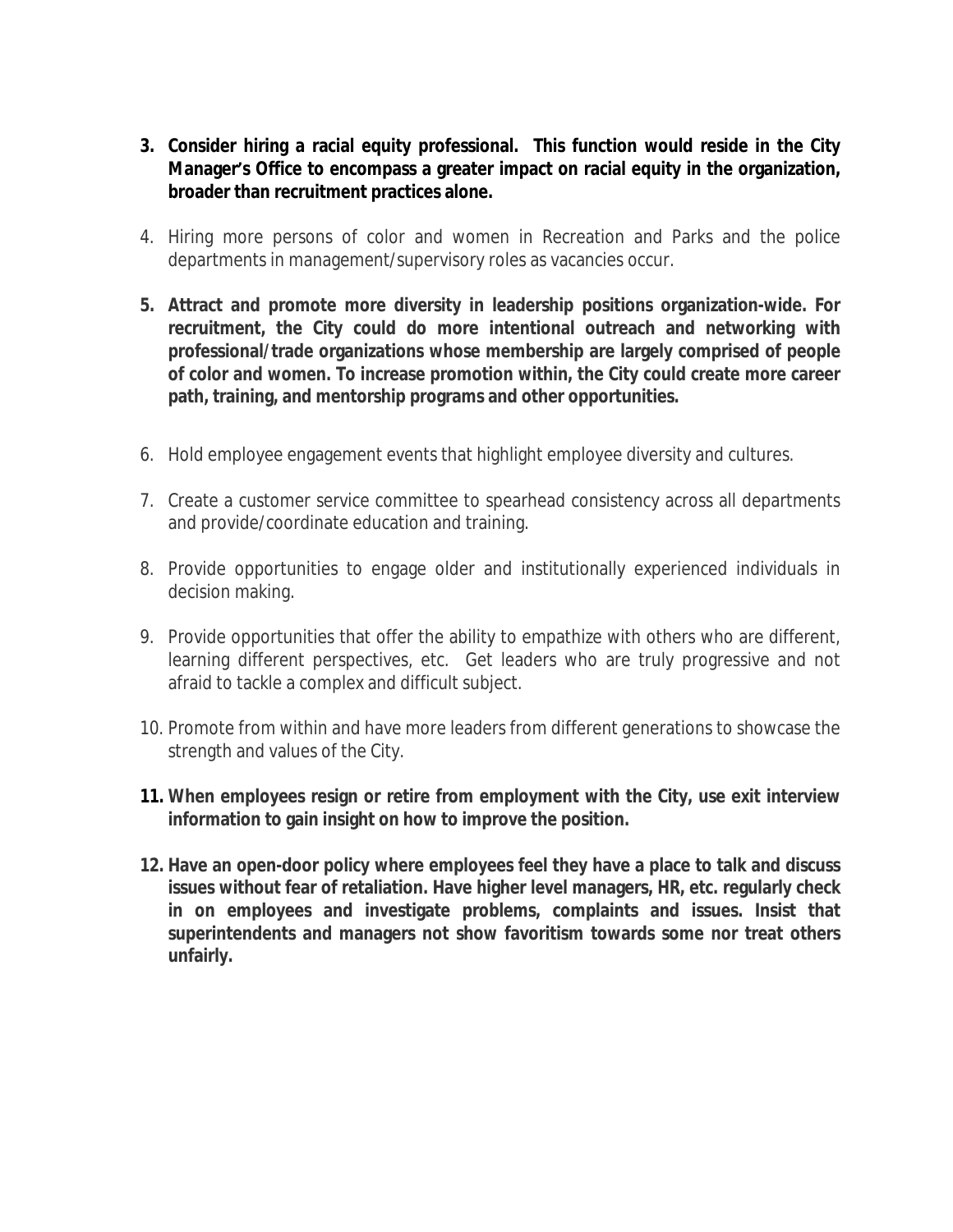## **Focus Area 5: Budgetary, Policy and Planning Considerations**

*Implementing Strategies*

- 1. Incorporate a Racial and Social Impact Assessment on policy and items that are brought before the Mayor and Council, including City code amendments, the Capital Improvement Program (CIP) and ordinances.
- 2. Partner with other county municipalities towards the development of a Racial Equity and Social Justice handbook.
- **3. Create an employee intranet to promote and improve communication within the City will help. An example: more updates on Mayor and Council initiatives or staff successes through periodic emails to all City employees.**
- 4. Many of the actionable items and implementing strategies suggested by employees through the employee survey fell into one of the five categories noted above. However, other actionable items and implementing strategy suggestions did not fit into the five categories. As such, staff has created a separate "other/general" category and listed those items below.

## **Other/General: Other Actionable Items and Implementing Strategies from Employee Survey for Consideration**

- **1. Continue to engage employees for specific feedback regarding making employee workspaces more equitable, safe, and of higher quality.**
- 2. Create opportunities for more celebration and highlighting of staff as a diverse group of individuals at City events and in publications.
- **3. Create additional opportunity for interactions between people of various cultures, and races, especially amongst City staff, which could include virtual events in the immediate to be followed by in-person events post COVID.**
- 4. Provide programs that are affordable for all backgrounds. We currently do great with this, but we can always do better. Our programs aren't diverse enough to be proud of and we as the City need to do better at that. We need to do better with our youth. They are our future and we spend a lot of time on the senior community. If we can spend the same time and money on the youth, Rockville will be a great place for families to raise their children.